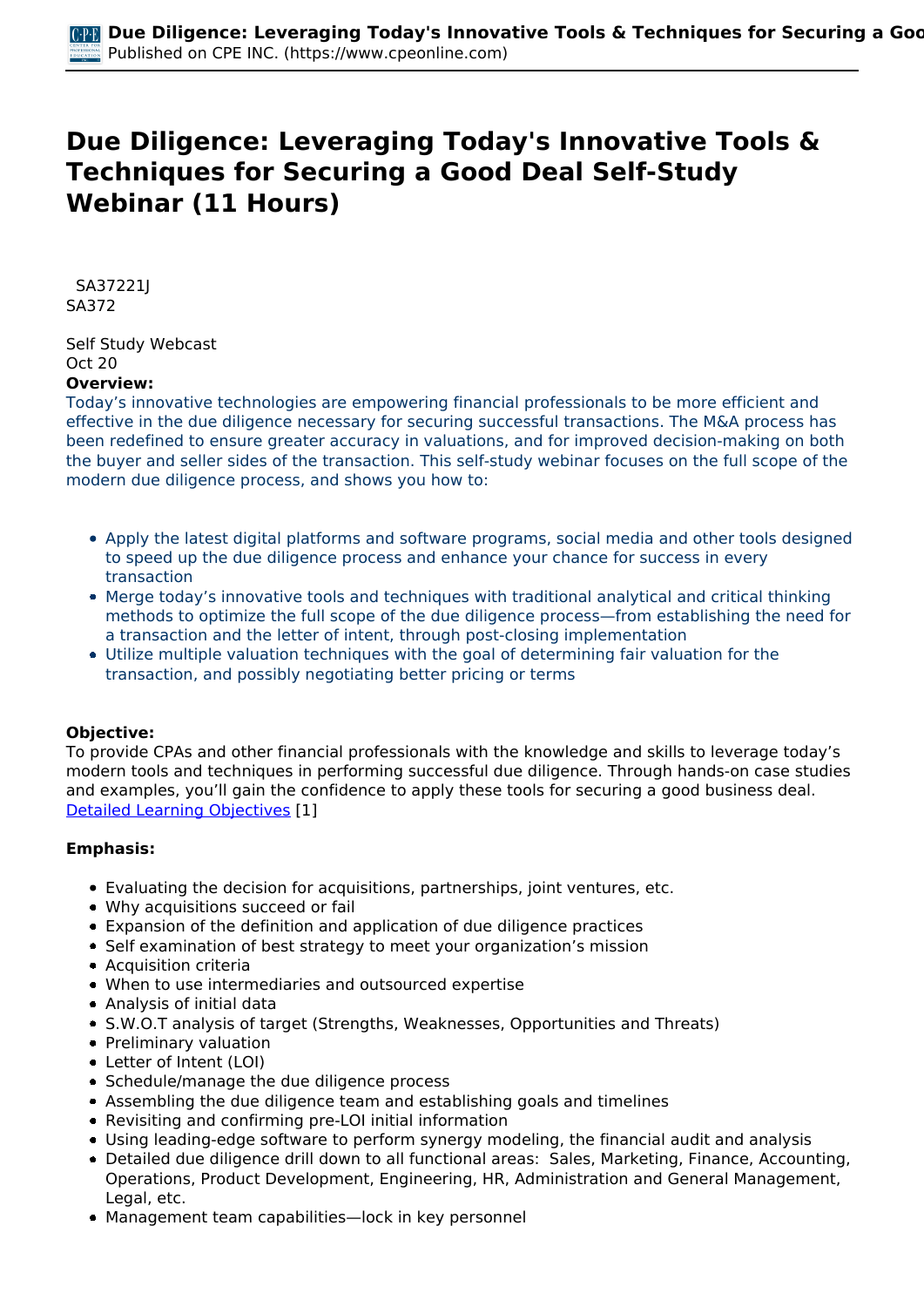

- *Using due diligence findings to restructure a deal or build a positive culture post-closing*
- *New valuation tools—software applications to build models for income, asset and market approaches*

| whether success of anywhittens in massing process<br>photons expectations.                                                                            |  |
|-------------------------------------------------------------------------------------------------------------------------------------------------------|--|
| tion failures<br>.<br>I racon of arquisiton ing                                                                                                       |  |
| .<br>They elements of a summabilizations transaction                                                                                                  |  |
| $\frac{1}{2}$ in the contract of the state in the state of the state of $\mathcal{C}$                                                                 |  |
| $\epsilon$ function approach and threats interified in a SHST analysis .                                                                              |  |
| interestly that rate and interactions acting to the militigation                                                                                      |  |
| riged in which the furnal tius dispose process should keep -                                                                                          |  |
| . Recaption the mornal grads of the formal due diligence process. $\cdots$                                                                            |  |
| where clears above that end is special a due disperse "dual bracker" .                                                                                |  |
| nim a maskala timalina he a small, mlatinaly simple ampubilion homoantien                                                                             |  |
| and plant is the following of the state                                                                                                               |  |
| finan of sation phases of the formal due diligence process                                                                                            |  |
| town of general information that should be gathered during the ellipsour.                                                                             |  |
| mobile reviewed in evaluation human resources.                                                                                                        |  |
|                                                                                                                                                       |  |
| $\gamma$ is<br>lestify grads of a target amplitude                                                                                                    |  |
|                                                                                                                                                       |  |
|                                                                                                                                                       |  |
| $\gamma$ interly prioritely approximates constitutions to                                                                                             |  |
| $\epsilon$ identify nonresording items potentially assess<br>this to management item.                                                                 |  |
| $\epsilon$ function is some statement signs of earnings management<br>$\circ$ Recognize likely considerations when analyzing a harger<br>functions on |  |
|                                                                                                                                                       |  |
| $\circ$ Recognize instructions of invertice) problems.                                                                                                |  |
| $\tau$ interfly industries, of potential problems, within accounts, payable                                                                           |  |
| $\gamma$ intersty bases shippines that should be senditional.                                                                                         |  |
| $\gamma$ insuly produce of indexes shippings.                                                                                                         |  |